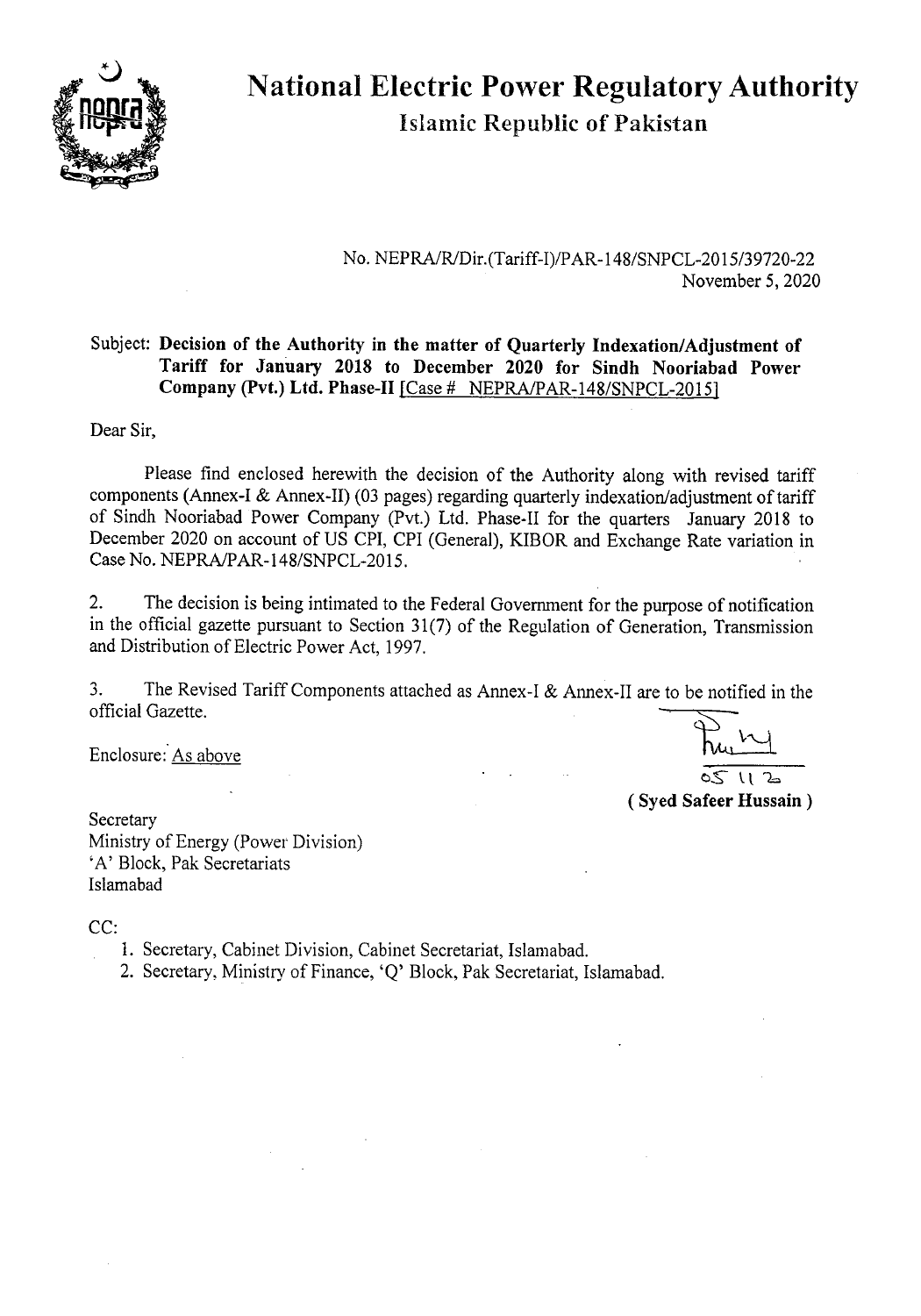

### **DECISION OF THE AUTHORITY IN THE MATTER OF QUARTELY INDEXTION/ADTUSTMNET OF TARIFF FOR JANUARY 2018 TO DECEMBER 2020 FOR SINDH NOORIABAD POWER COMPANY (PRIVATE) LIMITED.**

- 1. Pussuant to the Authority's decision dated August 4, 2017 notified vide S.R.O No. 27(1)/2018 dated January 5, 2018 in the matter of Motion for Leave for Review, the relevant tariff components of Sindh Nooriabad Power Company (Private) Limited Phase-Il (hereinafter "SNPCL-II") in respect of January 2018 to December 2020 quarters have been revised on account of US CPI, CPI (General), KIBOR and exchange rate variation in accordance with the requisite indexation/adjustment mechanism stipulated in the decision of the Authority. The revised tariff components are indicated at **Annex**-I & Annex-il shall be immediately applicable.
- 2. Indexation allowed to SNPCL-II is purely on provisional basis and shall be subject to adjustment/refund, if necessary, in the light of final decision(s) of the Authority.
- 3. The revised tariff components attached as **Annex**-I & **Annex**-il are to be notified in the official gazette, in accordance with the provisions of Section 31(7) of the Regulation of Generation, Transmission, and Distribution of Electric Power Act, 1997.
- 4. KE to ensure that all payments are consistent with the tariff determination(s).

AUTHORITY Saif Ullah Chattha Rehmatullah Baloch  $M$ ember  $2.1/2$ o $2$ Member )  $\geq$ Engr. Rafique Ahmed Shaikh Engr. Bahadur Shah Member Member - ------ Tauseef H. Far6øqi Chairm **EPRA**  $0 < H$   $> 0$ **HORIT**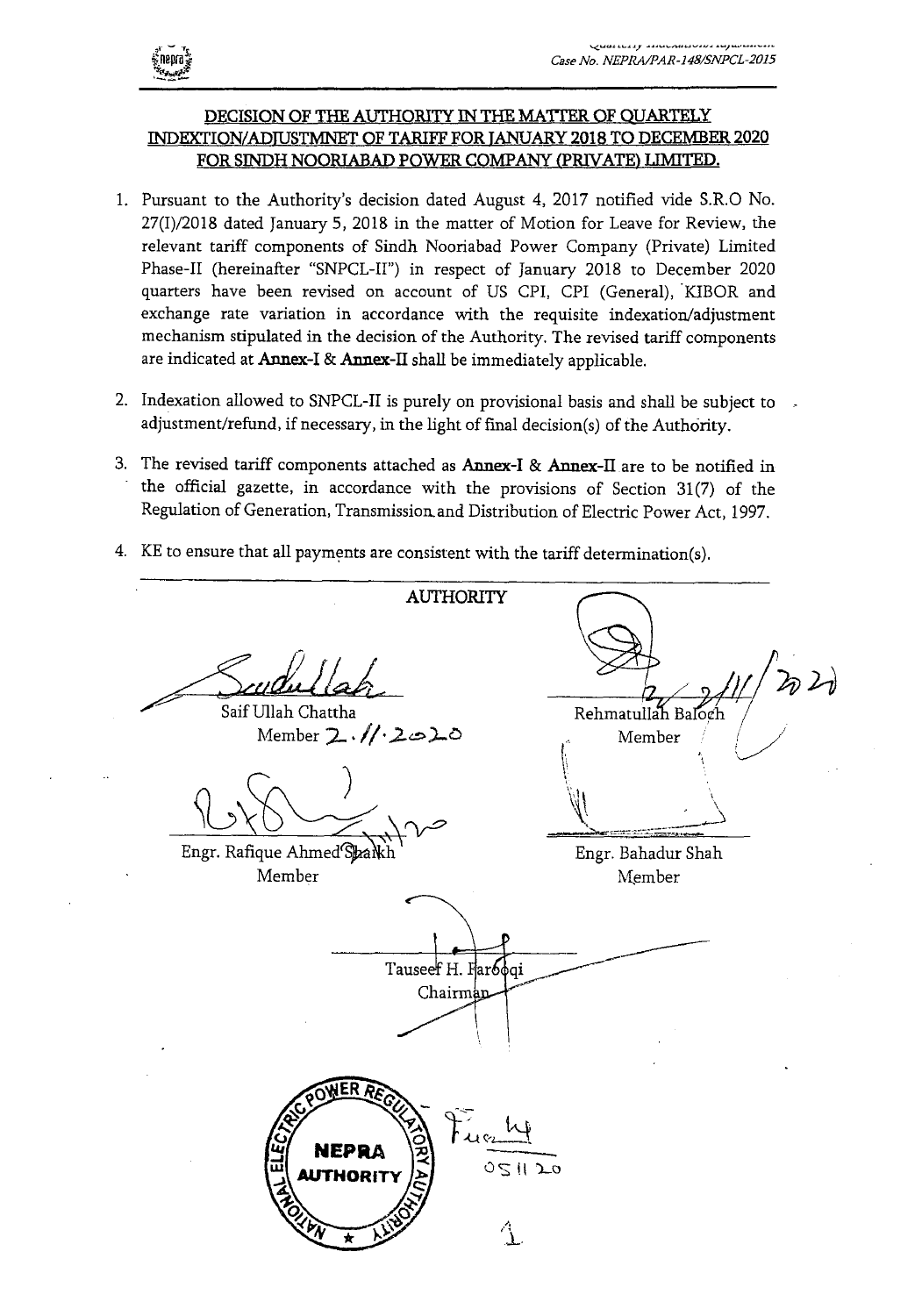#### Sindh Nooriabad Power Company (Private) Limited Phase-IT

Quarterly Indexations/Adjustments of Tariff

|                                     | Reference | Revised                |                  |                  |                 |                 |                         |                  |                 |                 |                  |                  |
|-------------------------------------|-----------|------------------------|------------------|------------------|-----------------|-----------------|-------------------------|------------------|-----------------|-----------------|------------------|------------------|
| Tariff Components                   |           | <b>Jan-Mar</b><br>2018 | Apr-June<br>2018 | July-Sep<br>2018 | Oct-Dec<br>2018 | Jan-Mar<br>2019 | <b>Apr-June</b><br>2019 | July-Sep<br>2019 | Oct-Dec<br>2019 | Jan-Mar<br>2020 | Apr-June<br>2020 | July-Sep<br>2020 |
| Capacity Charge (Rs./kW/h)          |           |                        |                  |                  |                 |                 |                         |                  |                 |                 |                  |                  |
| Insurance                           | 0.1090    | 0.1090                 | 0.1090           | 0.1090           | 0.1090          | 0.1090          | 0.1090                  | 0.1090           | 0.1090          | 0.1090          | 0.1090           | 0.1090           |
| Debt Servicing (Debt + Interest)    | ا3252.ا   | 1.64241                | 1.6776           | .7191            | 1.8582          | 2.0843          | 2.1140                  | 2.2877           | 2.3565          | 2.3215          | 2.0962           | 1.7351'          |
| Total                               | 1.7342)   | 7514. ا                | 1.7866           | 1.8281           | 1.9672          | 2.1933          | 2.2230                  | 2.3967           | 2.4655          | 2.4305          | 2.2052           | 1.8441           |
| Indexation Values                   |           |                        |                  |                  |                 |                 |                         |                  |                 |                 |                  |                  |
| 3 Monthly KIBOR                     | 6.00%     | 6.16%                  | 6.50%            | 6.92%            | 8.32%           | 10.55%          | 10.99%                  | 12.97%           | 13.85%          | 13.55%          | 11.22%           | 7.26%            |
| Principal Outstanding (Rs. Million) |           | 4.710.84               | 4,636.99         | 4.561.47         | 4,484.26        | 4,405.31        | 4,324.58                | 4,242.04         | 4,157.63        | 4,071.33        | 3,983.09         | 3,892.86         |
| Hours in the Quarter                |           | 2,160                  | 2.184            | 2,208            | 2,208           | 2,160           | 2,184                   | 2,208            | 2.208           | 2,184           | 2,184            | 2,208            |

'indexation of O&M components have already been approved through various decisions of the Authority for each quarter and need not to be indicated again.

 $\Delta$ 

 $\cdot$ 

 $\sim$ 

 $\sim$ 

λ  $26$ 



 $\mathcal{Z}$